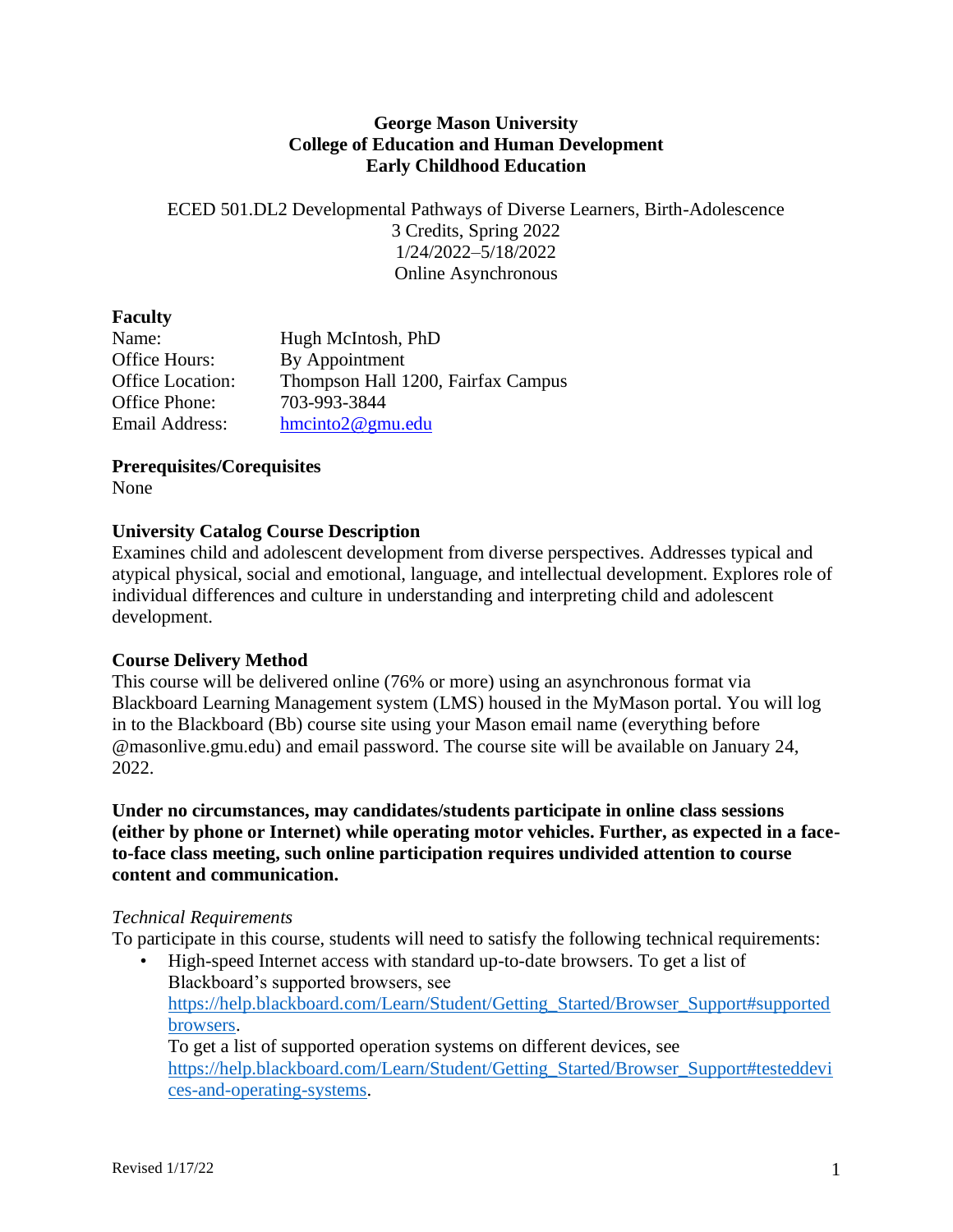- Students must maintain consistent and reliable access to their GMU email and Blackboard, as these are the official methods of communication for this course.
- Students will need a headset microphone for use with the Blackboard Collaborate web conferencing tool.
- Students may be asked to create logins and passwords on supplemental websites and/or to download trial software to their computer or tablet as part of course requirements.
- The following software plug-ins for PCs and Macs, respectively, are available for free download:
	- o Adobe Acrobat Reader:<https://get.adobe.com/reader/>
	- o Windows Media Player: <https://support.microsoft.com/en-us/help/14209/get-windows-media-player>
	- o Apple Quick Time Player:<www.apple.com/quicktime/download/>

# *Expectations*

- Course Week: Because asynchronous courses do not have a "fixed" meeting day, our week will start on Monday and finish on Sunday.
- Log-in Frequency: Students must actively check the course Blackboard site and their GMU email for communications from the instructor, class discussions, and/or access to course materials at least 4 times per week.
- Participation: Students are expected to actively engage in all course activities throughout the semester, which includes viewing all course materials, completing course activities and assignments, and participating in course discussions and group interactions.
- Technical Competence: Students are expected to demonstrate competence in the use of all course technology. Students who are struggling with technical components of the course are expected to seek assistance from the instructor and/or College or University technical services.
- Technical Issues: Students should anticipate some technical difficulties during the semester and should, therefore, budget their time accordingly. Late work will not be accepted based on individual technical issues.
- Workload: Please be aware that this course is **not** self-paced. Students are expected to meet *specific deadlines* and *due dates* listed in the **Class Schedule** section of this syllabus. It is the student's responsibility to keep track of the weekly course schedule of topics, readings, activities and assignments due.
- Instructor Support: Students may schedule a one-on-one meeting to discuss course requirements, content, or other course-related issues. Those unable to come to a Mason campus can meet with the instructor via telephone or web conference. Students should email the instructor to schedule a one-on-one session, including their preferred meeting method and suggested dates/times.
- Netiquette: The course environment is a collaborative space. Experience shows that even an innocent remark typed in the online environment can be misconstrued. Students must always re-read their responses carefully before posting them, so as others do not consider them as personal offenses. *Be positive in your approach with others and diplomatic in selecting your words.* Remember that you are not competing with classmates, but sharing information and learning from others. All faculty are similarly expected to be respectful in all communications.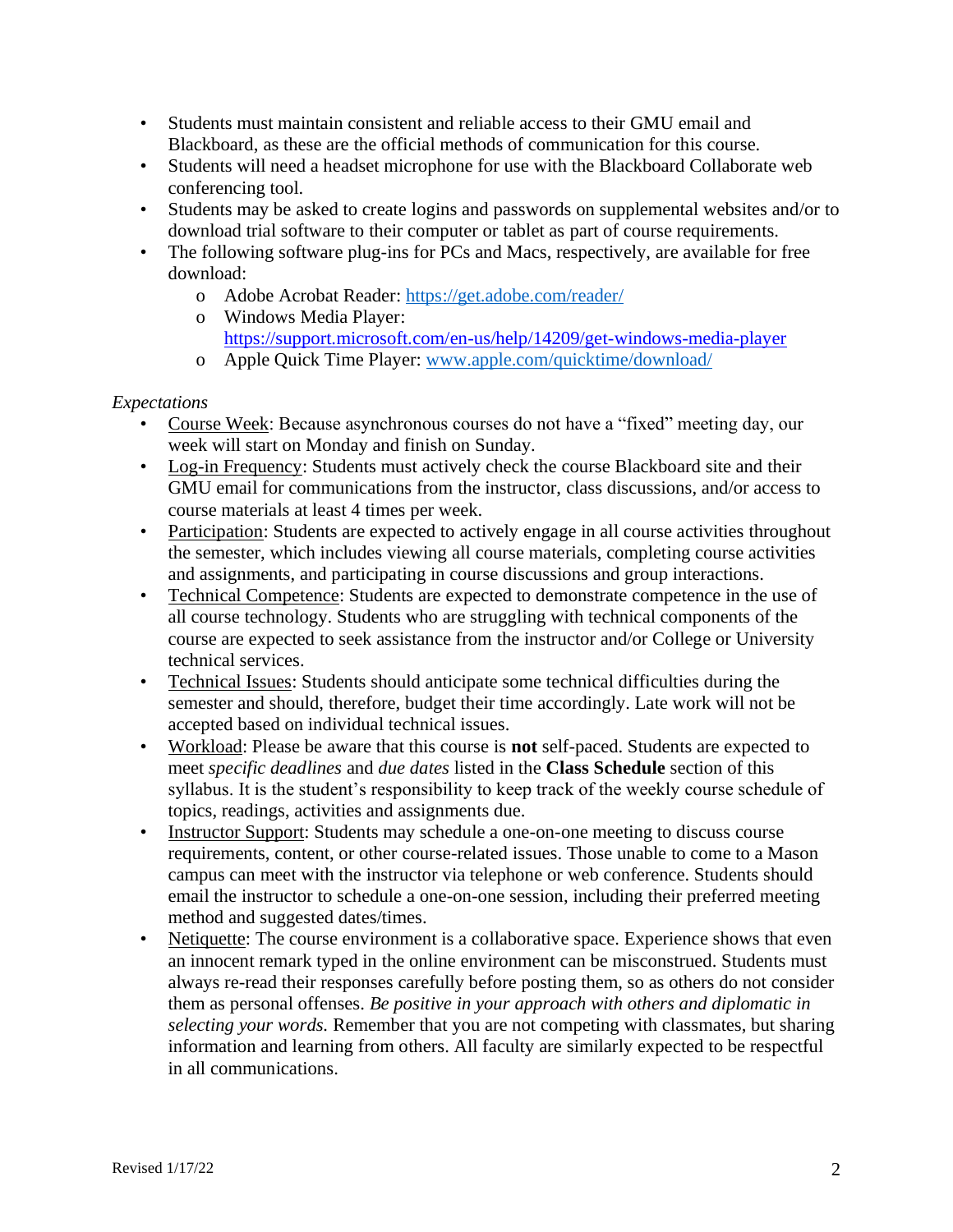• Accommodations: Online learners who require effective accommodations to ensure accessibility must be registered with George Mason University Disability Services

### **Learner Outcomes or Objectives**

This course is designed to enable students to do the following:

- 1. Describe the physical, social, emotional, speech and language, and intellectual development of diverse learners from birth through adolescence and explain how to use these understandings to guide learning experiences and relate meaningfully to students.
- 2. Describe the major theories of development and critically examine the theories as they apply to the lives of culturally, linguistically, ability, and socioeconomically diverse children and their families, including children with economic, social, racial, ethnic, religious, physical, and intellectual differences.
- 3. Examine the transactional nature of overall development in the context of the family, community, socioeconomic status, and culture.
- 4. Identify environmental and biological/physical/medical at-risk factors that can contribute to possible developmental disabilities, developmental issues, and atypical development across the physical, social, emotional, speech and language, and intellectual domains.
- 5. Discuss the etiology of and use multiple criteria to identify developmental disorders, including attention deficit disorders, developmental disorders, and giftedness.
- 6. Identify typical developmental milestones of diverse children from birth through adolescence and their cultural and socioeconomic variations.
- 7. Observe and describe overall development in the physical, intellectual, speech and language, social, and emotional domains as it occurs in natural environments and through play.
- 8. Explain how research is currently documenting children's development across time.
- 9. Exhibit standards of professionalism, ethical standards, and personal integrity in interactions with classmates, the instructor, and others.
- 10. Use writing as an instructional and assessment tool to generate, gather, plan, organize, and to communicate for a variety of purposes; integrate correct written conventions (i.e., grammar, usage, mechanics, and spelling); and format using current APA style.

#### **Professional Standards**

Interstate Teacher Assessment and Support Consortium (InTASC) Standards, Division of Early Childhood (DEC) Professional Preparation Standards, National Association for the Education of Young Children (NAEYC) Professional Standards and Competencies, and Virginia Professional Studies Competencies

#### **Virginia Professional Studies Competencies**

Human Growth and Development (Birth Through Adolescence)

# **Required Texts**

American Psychological Association. (2020). *Publication manual of the American Psychological Association* (7th ed.). ISBN: 9781433832178

Lightfoot, C., Cole, M., & Cole. S. (2018). *The development of children* (8th ed.). Worth. ISBN: 9781464178863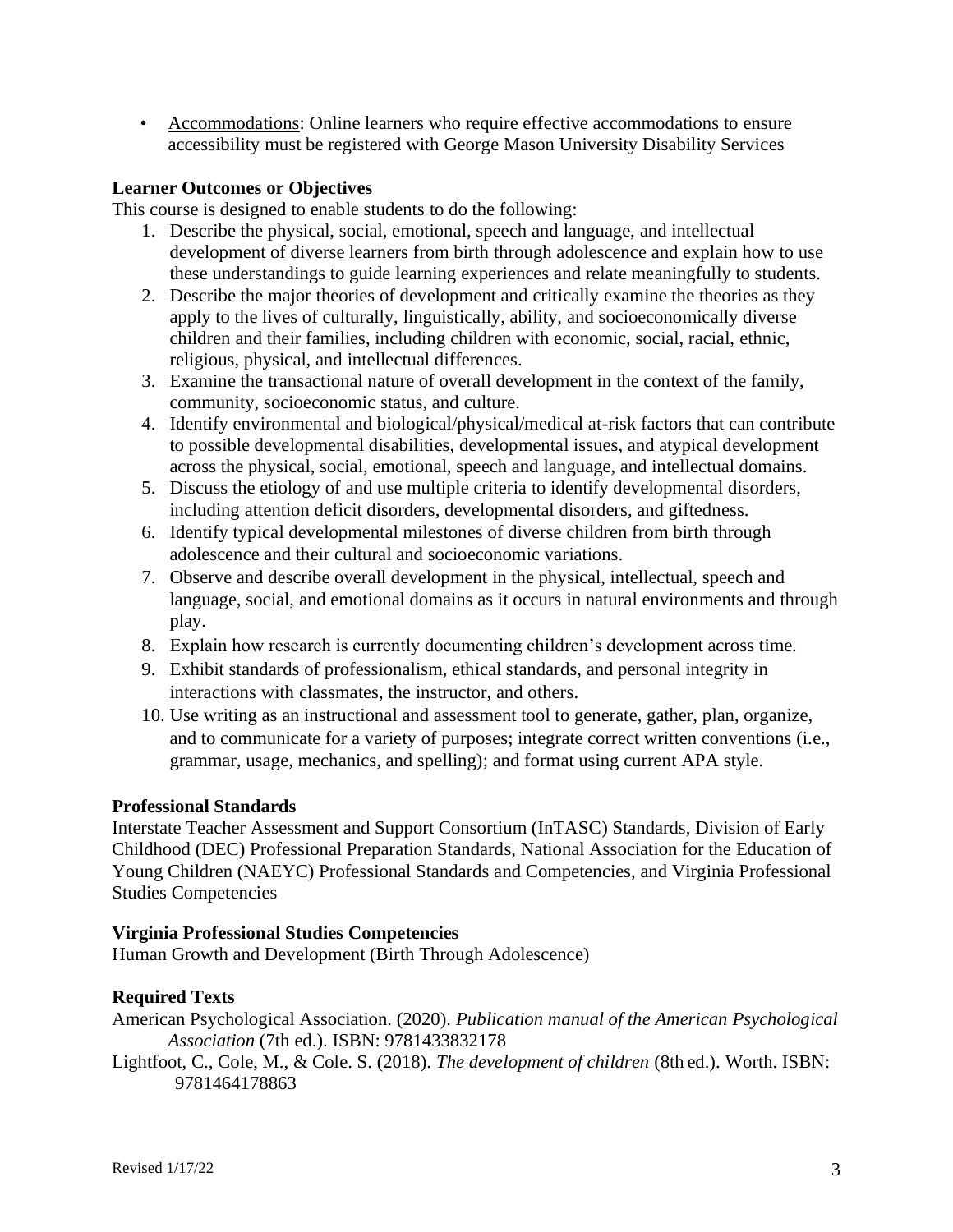#### **Resource Articles**

- Bianco, F., Lombardi, E., Massaro, D., Castelli, I., Valle, A., Marchetti, A., & Lecce, S. (2019). Enhancing advanced theory of mind skills in primary school: A training study with 7-to 8-year-old. *Infant and Child Development, 28*(6), 1-16. doi:10.1002/icd.2155
- Brink, K. A., Gray, K., & Wellman, H. M. (2019). Creepiness creeps in: Uncanny valley feelings are acquired in childhood. *Child Development, 90,* 1202-1214. doi:10.1111/cdev.12999
- Burns-Nader, S., Scofield, J., & Jones, C. (2019). The role of shape and specificity in young children's object substitution*. Infant and Child Development, 28*(2)*,* 1-18*.*  doi:10.1002/icd.2124
- Dillman, J., Gehb, G., Peterlein, C., & Schwarzer, G. (2019). Joint visual attention and locomotor experience: A longitudinal study of infants with treated idiopathic clubfoot*. Infant and Child Development, 28*(2), 1-15. doi: 10.1002/icd.2118
- Forma, V., Anderson, D. I., Provasi, J., Soyez, E., Martial, M., Huet, V., Granjon, L., Goffinet, F., & Barbu-Roth, M. (2019). What does prone skateboarding in the newborn tell us about ontogeny of human locomotion? *Child Development, 90*, 1286-1302. doi:10.1111/cdev.13251
- Gámez, P. B., Griskell, H. L., Sobrevilla, Y. N., & Vazquez, M. (2019). Dual language and English-only learners' expressive and receptive language skills and exposure to peers' language. *Child Development, 90*, 471-479. doi:10.1111/cdev.13197
- Leach, J., Howe, N., & DeHart, G. (2019). "Let's make a place where giants live!": Children's communication during play with siblings and friends from early to middle childhood. *Infant and Child Development, 28*(6), 1-17. doi: 10.1002/icd.2156
- Li, Z., Liu, S., Hartman, S., & Belsky, J. (2018). Interactive effects of early-life income harshness and unpredictability on children's socioemotional and academic functioning in kindergarten and adolescence. *Developmental Psychology, 54*(11), 2101-2112. doi: 10.1037/dev0000601
- Liu et al. (2019). The unique role of father-child numeracy activities in number competence of very young Chinese children. *Infant and Child Development, 28*(4), 1-16. doi: 10.1002/icd.2135
- McCoy, D. C., Jones, S., Roy, A., & Raver, C. C. (2018). Classifying trajectories of social– emotional difficulties through elementary school: Impacts of the Chicago School Readiness Project. *Developmental Psychology*, *54*(4), 772.
- Moser, T., Reikerås, E., & Egil Tønnessen, F. (2018). Development of motor-life-skills: variations in children at risk for motor difficulties from the toddler age to preschool age. *European Journal of Special Needs Education*, *33*(1), 118-133.
- Nelson, T. D., James, T. D., Hankey, M., Nelson, J. M., Lundahl, A., & Espy, K. A. (2017). Early executive control and risk for overweight and obesity in elementary school. *Child Neuropsychology*, *23*(8), 994-1002.
- Petrenko, A., Kanya, M., Rosinski, L., McKay, E. R., & Bridgett, D. J. (2019). Effects of infant negative affect and contextual factors on infant regulatory capacity: The moderating role of infant sex. *Infant and Child Development, 28(*6*),* 1-18. doi*:* [10.1002/icd.2157](https://doi.org/10.1002/icd.2157)
- Ramírez‐Esparza, N., García‐Sierra, A., & Kuhl, P. K. (2017). The impact of early social interactions on later language development in Spanish–English bilingual infants. *Child Development*, *88*(4), 1216-1234.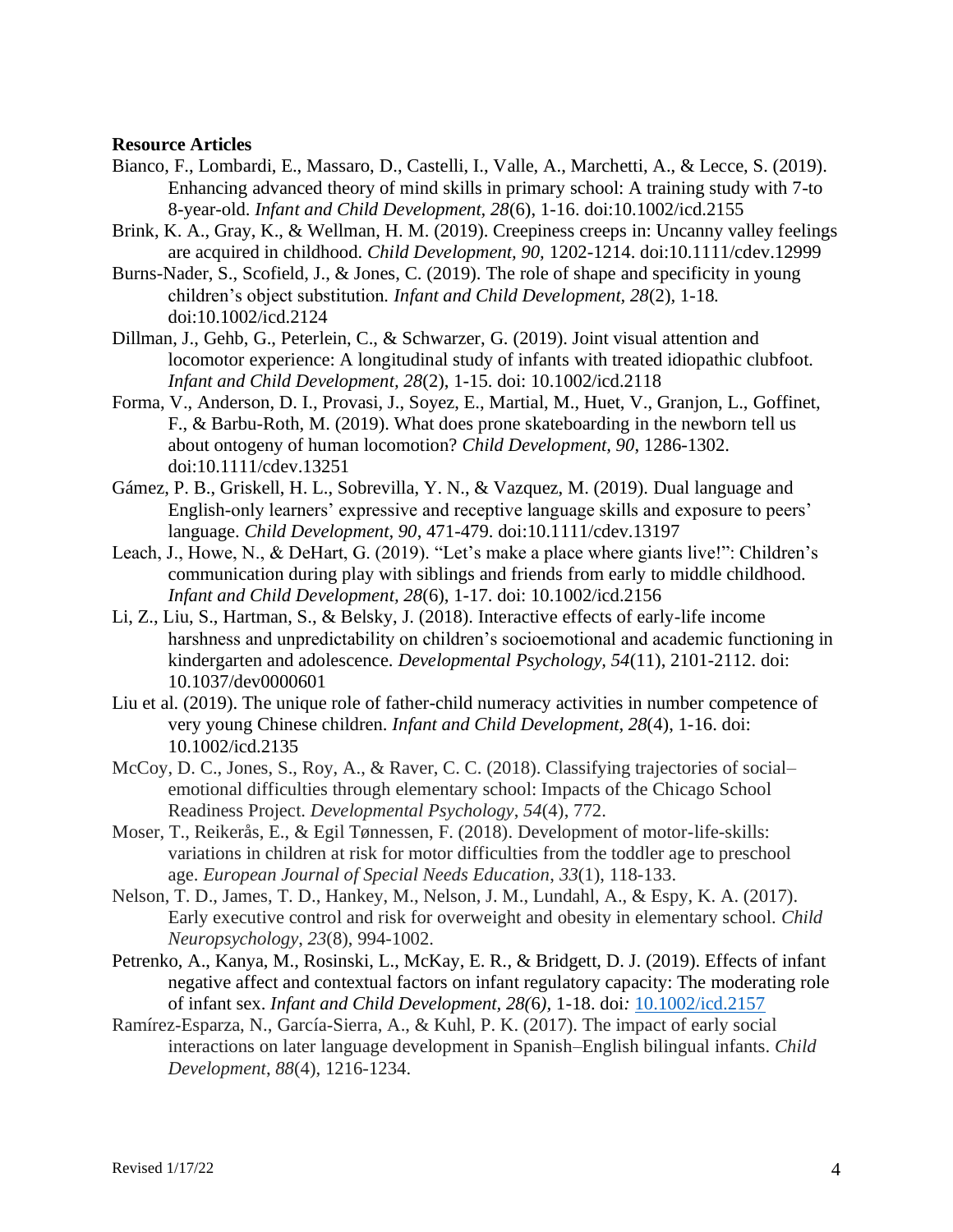Shuwairi, S. M. (2019). Haptic exploration of depicted and real objects by 9-month-old infants. *Infant and Child Development, 28*(2), 1-18. doi:10.1002/icd.2125

St. John, A. M., & Tarullo, A. R. (2019). Neighbourhood chaos moderates the association of socioeconomic status and child executive functioning. *Infant and Child Development, 28*(6), 1-19. doi: 10.1002/icd.2153

See Class Schedule for selected Position Statements from the Division of Early Childhood Education (DEC) of the Council for Exceptional Children (CEC), the National Association for the Education of Young Children (NAEYC), and the National Association for Gifted Children (NACG).

This course also requires reading published journal articles on human development. Example journals include the following: *Early Education and Development*, *Child Development*, and *Human Development*. These and other journals are available on the Mason library website.

#### **Course Performance Evaluation**

Students are expected to submit all assignments on time in the manner outlined by the instructor (e.g., Blackboard, VIA, hard copy).

| <b>Assignments</b>                                        | <b>Due Date</b> | <b>Points</b> |
|-----------------------------------------------------------|-----------------|---------------|
| Attendance and Participation                              | Ongoing         | 25            |
| Apply/reflect essays                                      |                 |               |
| <b>Considering Developmental Theories</b>                 | Feb 20          | 9             |
| <b>Annotated Articles</b>                                 |                 | 15            |
| Infant/Toddler<br>$\bullet$                               | Modules 4-5     | 5             |
| Preschool/Early Childhood<br>$\bullet$                    | Modules 7-8     | 5             |
| Early Elementary/Middle Childhood                         | Modules 12-13   | 5             |
| *Check Class Schedule for specific dates                  |                 |               |
| <b>Developmental Milestones</b>                           |                 | 21            |
| Infant/Toddler                                            | Mar 6           | 7             |
| Preschool/Early Childhood<br>$\bullet$                    | Apr 3           | 7             |
| Early Elementary/Middle Childhood                         | May 8           | 7             |
| Multiple Influences on Young Children's Development Paper | Apr 24          | 10            |
| Adolescent Development and Development of Gifted Students |                 | 5             |
| Activity                                                  |                 |               |
| <b>Gifted Students</b>                                    | Apr 3           | 2             |
| Adolescents                                               | May 8           | 3             |
| Case Study Analysis – Infant/Toddler, Preschool, or Early | May 15          | 15            |
| Elementary                                                |                 |               |
| <b>TOTAL</b>                                              |                 | 100           |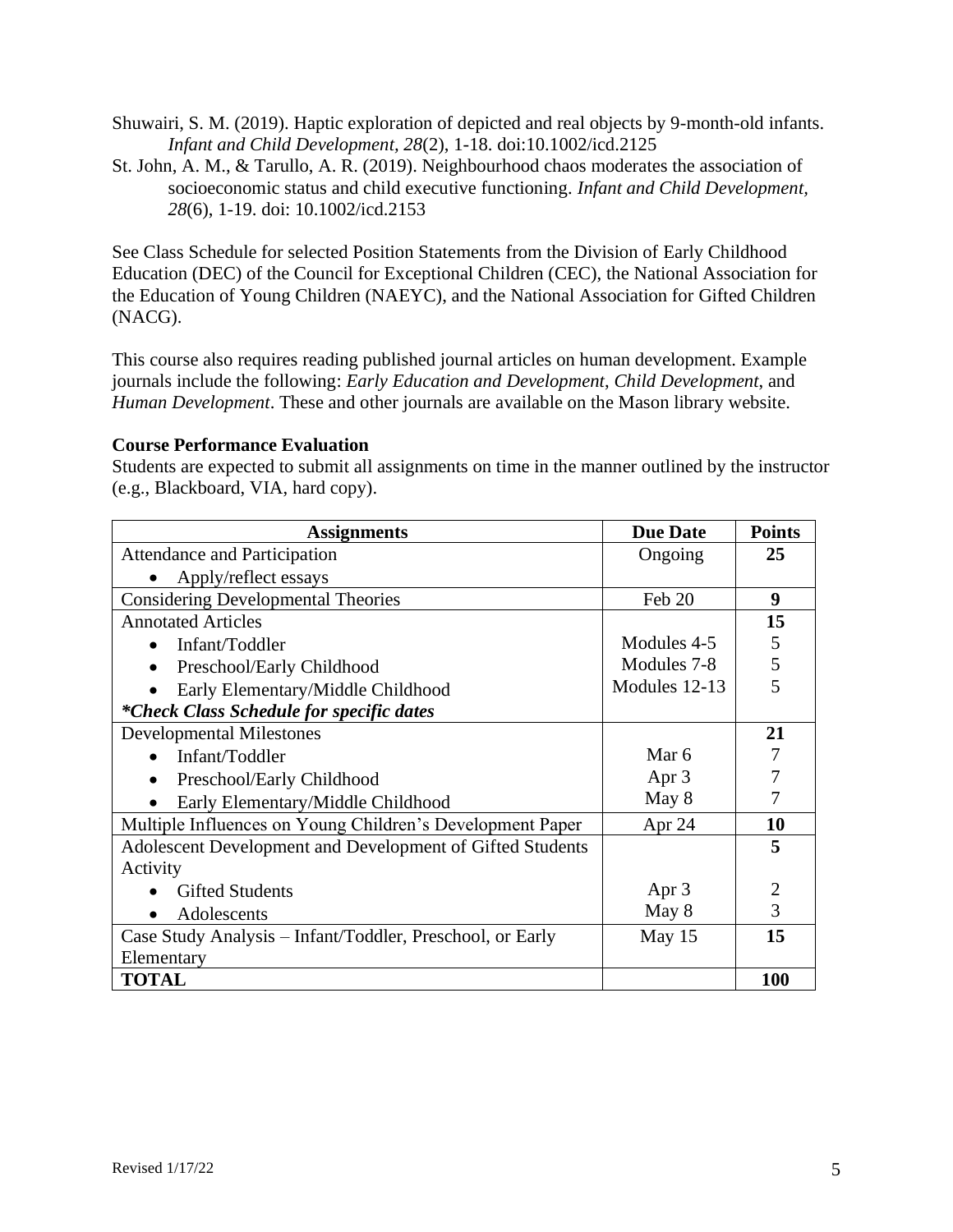• **Assignments and/or Examinations**

# **Considering Developmental Theories Paper (9 points)**

In order that all class members leave this course with an overview of the most prominent developmental theories in the field of early childhood education and gain a critical perspective on the values and liabilities of different theories and their application, students will prepare a review of a developmental theory and associated theorists. Grand theories covered in the text include psychodynamic theories, behaviorist theories, Piaget's constructive theory, and Vygotsky's sociocultural theory. Modern theories covered include evolutionary theories, social learning theories, information-processing theories, and systems theories. Students will compose a two- to three-page summary that captures key tenants of the developmental theory and how it relates to children's developmental progression.

Students will select or be assigned one perspective and provide a summary of the following:

- Important theorists associated with the paradigm
- Key tenets of the theory
- How theory explains cultural differences that are apparent in development
- How theory explains variation in development, including disabilities
- Weaknesses and strengths of theory
- The impact of the theory on education

Students may select or be assigned one of the following theories:

- Erikson: Psychosocial
- Vygotsky: Sociocultural
- Piaget: Constructivist
- Behaviorism: Operant conditioning
- Behaviorism: Classical conditioning
- Bronfenbrenner: Ecological systems

Students will demonstrate accurate knowledge of APA formatting within the paper and begin to engage with professional journals for early childhood educators, as well as the textbook or other course materials. Accordingly, students will find one article from *Young Children* and one article from *Young Exceptional Children* that provides complementary information related to the specific developmental theory. Information from each article will be briefly included in the summary and show evidence of appropriate APA citations for different writing practices including summarizing with in-text citations and using direct quotes with in-text citations.

#### **Article Annotations (15 points, 5 points each)**

Students will explain how research is currently documenting children's development across time. Students will read and annotate three articles. The articles reviewed and prepared for presentation will be provided to students by the course instructor. Annotations will include a brief discussion of the primary research question(s), participants, methods, findings, and conclusions. Students will use the annotation template to document essential elements of the research article and present their annotation to a small discussion group. They will upload their annotation to Blackboard by 11:59 on the first day (Monday) of the appropriate module week. Students will be assigned to a discussion group of 4-5 members. Students will post on their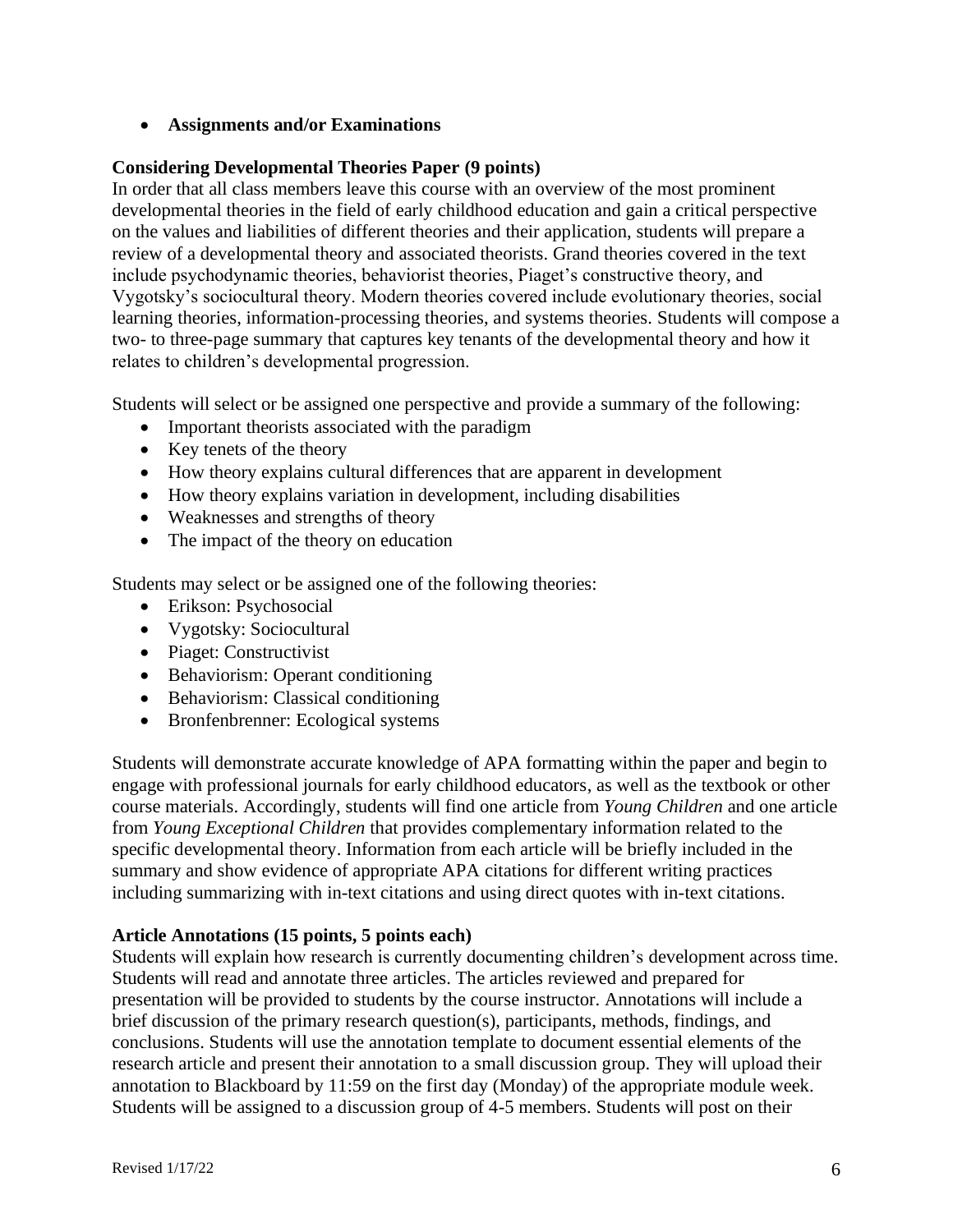group's discussion board a short reflection that includes at least one meaningful question/comment about each of the annotations being presented (except their own). Collectively, the presentations and discussions will extend students' understandings of how research is currently documenting children's development across time.

| <b>Infant/Toddler</b>          | Preschool/Pre-kindergarten         | <b>Early Elementary</b>      |
|--------------------------------|------------------------------------|------------------------------|
| (Birth-30 months)              | $(30-60$ months)                   | $(K-3)$                      |
| Physical – Dillman et al.      | Physical – Moser et al. $(2018)$   | Physical – Nelson et al.     |
| (2019)                         | Intellectual – Liu et al. $(2019)$ | (2017)                       |
| Physical – Forma et al.        | Intellectual – Burns-Nader et al.  | Intellectual – Bianco et al. |
| (2019)                         | (2019)                             | (2019).                      |
| Intellectual – Shuwairi et al. | Social-emotional – St. John et al. | Intellectual – Brink et al.  |
| (2019)                         | (2019)                             | (2019)                       |
| Social-Emotional – Petrenko    | Social-emotional – Li et al.       | Social-emotional-            |
| et al. (2019)                  | (2018)                             | McCoy et al. $(2018)$        |
| Linguistic – Ramirez-Esparza   | Linguistic – Leach et al.          | Linguistic – Gámez et al.    |
| et al. (2017)                  | 2019)                              | (2019)                       |

# **Developmental Milestones (21 points, 7 points each)**

Students will prepare a milestone reference document for infant/toddler (6 months), preschool/early childhood (3 years), and early elementary/middle childhood (8 years). Students will identify the major milestones for each of the following domains: physical, social and emotional, speech and language acquisition, and intellectual/cognitive development. Students will identify typical developmental progressions. Students will use the text and/or other course materials for this project. All information presented needs to come from these resources.

Students will also highlight a specific developmental theory for each of the milestone charts prepared as outlined below.

- Piaget: Constructivism—infant/toddler
- Vygotsky: Sociocultural—preschool/prekindergarten
- Erikson: Psychosocial—primary
- Behaviorism: Classical conditioning—any of the 3 age levels
- Behaviorism: Operant conditioning (Skinner)—any of the 3 age levels

### **Adolescent Development and Development of Gifted Students Assignment (5 points)**

Using a popular film about adolescents, students will complete a graphic organizer that shows their understanding of (a) adolescent development and (b) the development of gifted students through adolescence, including developmental issues related to gifted education and the use of multiple criteria to identify gifted students.

#### **Multiple Influences on Young Children's Development Paper (10 points)**

To demonstrate an understanding of the ways that child development and the learning process occur in multiple contexts, including family, culture, language, community, and early learning setting, as well as in a larger societal context that includes structural inequalities. Students will develop a five- to seven-page paper that describes how the following factors may impact child development and learning: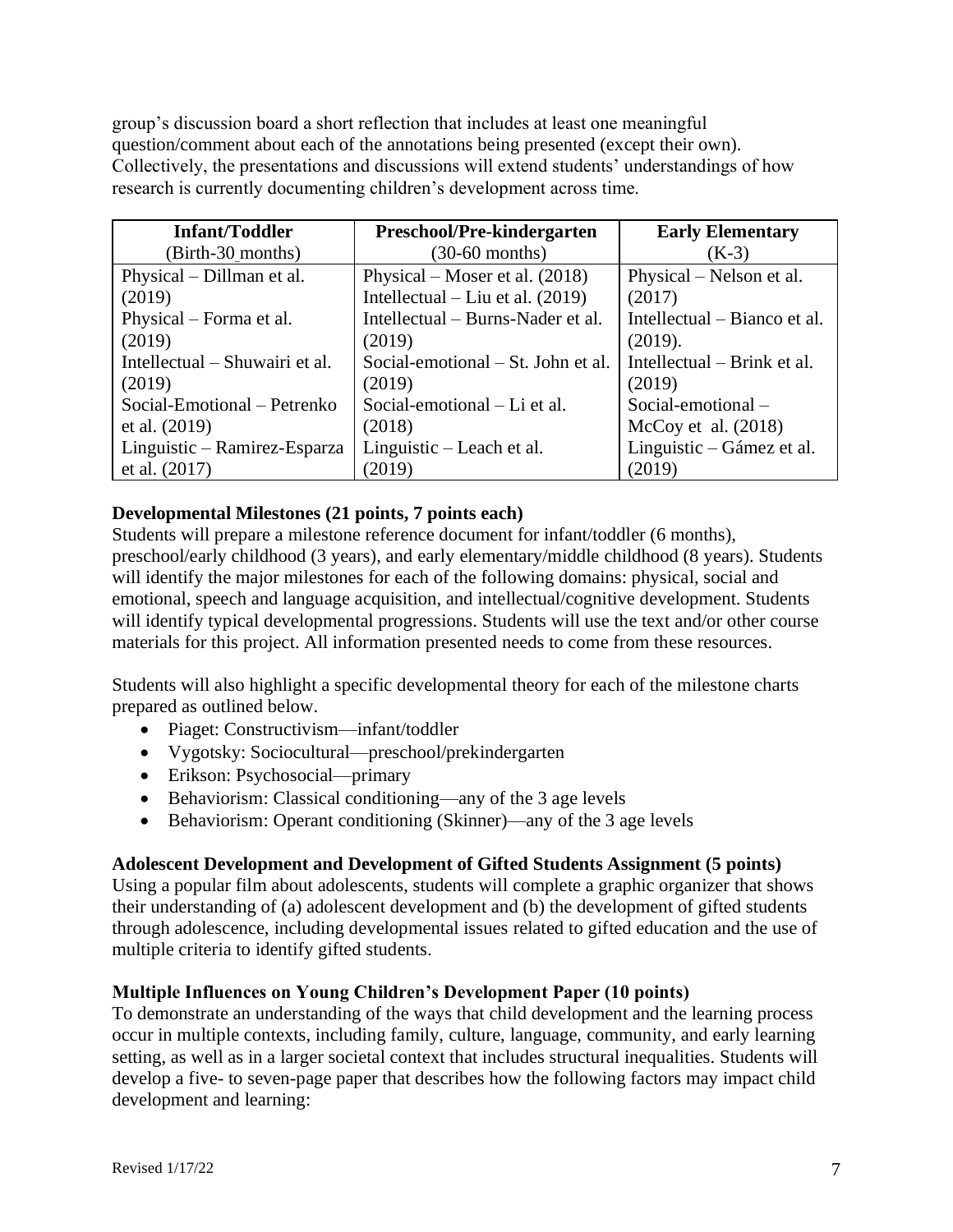- Family/family structure
- Socioeconomic status
- Language and culture
- School
- Community
- Social inequities

Students will include a connection to Bronfenbrenner's Ecological Systems Theory to support their analysis. Students will use in-text citations from the textbook, class lectures, and at least three professional/peer-reviewed articles, book chapters, reports, etc. to support their discussions. Students will include a reference list in APA style.

# **Case Study Analysis (15 points)**

To demonstrate an understanding of the developmental period of early childhood from birth through age 8 across physical, cognitive, social and emotional, and linguistic domains, including bilingual/multilingual development, students will develop an analysis with four to six pages of text (plus the title and reference pages) on a video case study randomly assigned from one of three age groups: Infant/Toddler, Preschool, or Early Elementary. They will view the video and then write a paper that discusses the children's unique characteristics and needs, and describes at least one developmental theory that supports their analysis of the video vignette.

Part A: Students will describe the child's unique characteristics and needs in relation to relevant developmental milestones. They will cite specific examples observed in the video case and support their assertions with current research from the course textbook and/or other course materials, which may be supplemented by information from external scholarly sources. They will discuss each of the following areas:

- Physical development,
- Intellectual development,
- Social and emotional development, and
- Speech and language development.

**Part B:** For the case study analysis, students will also identify and discuss one major developmental theory that supports their analysis of the video vignette. These include psychodynamic theory (Freud), psychodynamic theory (Erikson), behaviorist theory (classical conditioning), behaviorist theory (operant conditioning), Piaget's constructive theory, Vygotsky's sociocultural theory, evolutionary theory, social learning theory, informationprocessing theory, and ecological systems theory. Students will explain how the developmental theory informs educators' understanding of the child's development.

Students will use the course textbook and/or other course materials, which may be supplemented by information from external scholarly (peer-reviewed) sources. Students will use in-text citations and include a reference list formatted in APA style.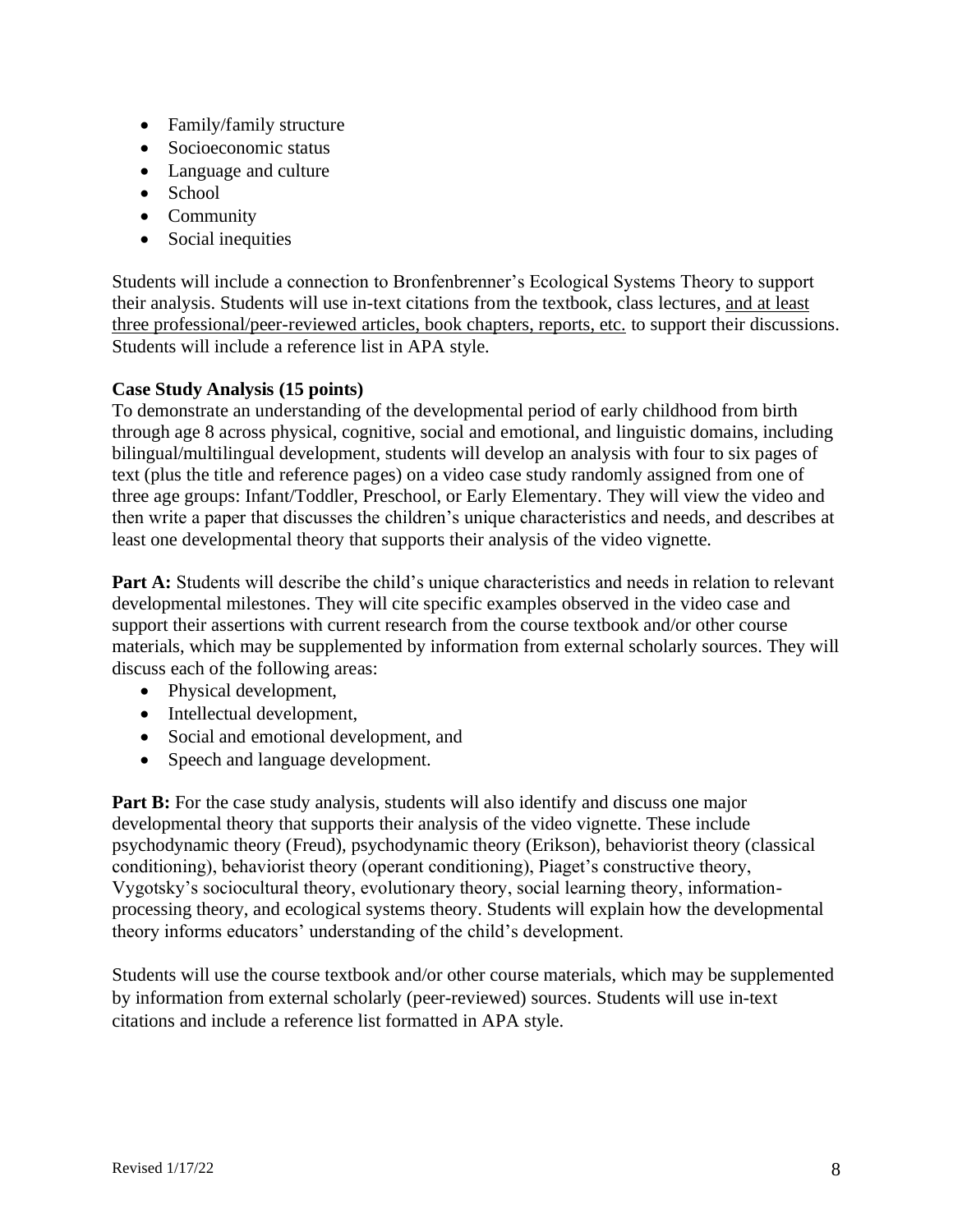# • **Other Requirements**

# **Attendance and Participation (25 points)**

Because active participation and engagement are imperative for optimal learning, preparation for and participation in online activities will be evaluated based on the following criteria:

- Students complete readings and online content as evidenced by their ability to discuss and write about the concepts presented and examined in the texts as well as participate fully in related activities.
- Students are actively involved in online learning experiences as evidenced by (a) participating in all activities, (b) engaging in small- and large-group discussions, (c) completing written work related to the activities, and (d) supporting the participation and learning of classmates.
- Students show evidence of critical reflective thinking through online discussions, activities, and written reflections.
- Students display professional dispositions at all times while interacting with the instructor and other students.
- Students complete participation activities across the semester that complement the scheduled course topic. Instructors will periodically collect artifacts from the activities. Students who actively engage in the learning experience will receive credit for their efforts. Graded participation activities are not announced and are implemented at the discretion of the instructor.

# **Written Assignments**

All formal written assignments will be evaluated for content and presentation. The American Psychological Association, Seventh Edition (APA) style will be followed for all written work. All written work unless otherwise noted must be completed on a word processor and should be proofread carefully. (Use spell check!) If students are not confident of their own ability to catch errors, they should have another person proofread their work. When in doubt, they should check the APA manual. Students may consult the Writing Center for additional writing support. Students will do the following:

- 1. Present ideas in a clear, concise, and organized manner. (Avoid wordiness and redundancy.)
- 2. Develop points coherently, definitively, and thoroughly.
- 3. Refer to appropriate authorities, studies, and examples to document where appropriate. (Avoid meaningless generalizations, unwarranted assumptions, and unsupported opinions.)
- 4. Use correct capitalization, punctuation, spelling, and grammar.
- 5. Type the paper with double spacing, indented paragraphs, 1-inch margins all around, and 12-point Times New Roman font.

# • **Grading**

 $A = 95-100$   $A = 90-94$   $B = 87-89$   $B = 80-86$   $C = 70-79$   $F = 70$ Incomplete (IN): At the student's request, this grade may be given to a student who is passing a course but who may be unable to complete scheduled coursework for a cause beyond reasonable control.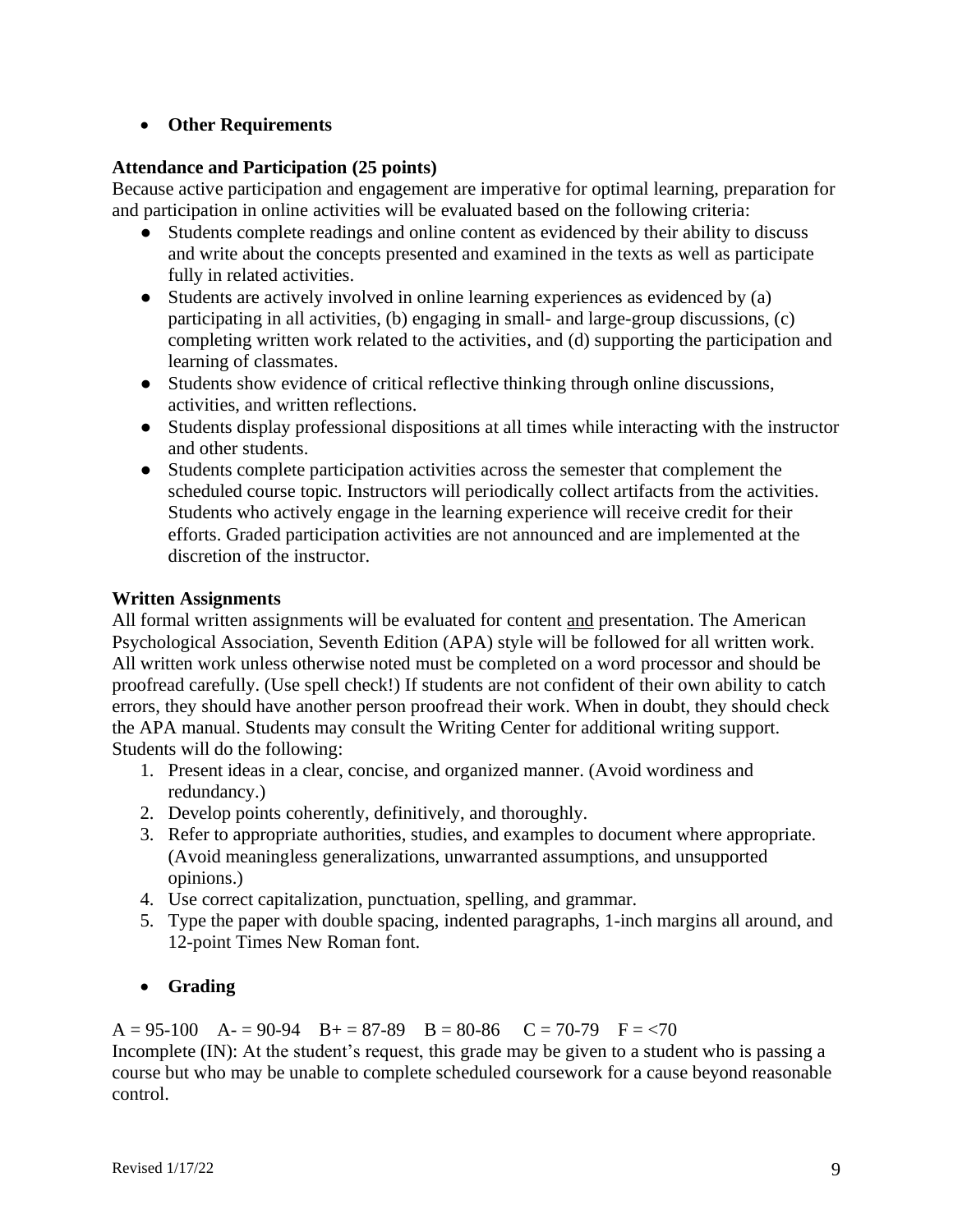All CEHD students are held to the university grading policies as described in the Academic Policies section of the current catalog, which can be accessed at [http://catalog.gmu.edu.](http://catalog.gmu.edu/) Those students seeking Virginia initial teaching licensure must earn a B- or better in all graduate licensure coursework.

# **Professional Dispositions**

Students are expected to exhibit professional behaviors and dispositions at all times. See [https://cehd.gmu.edu/students/policies-procedures/.](https://cehd.gmu.edu/students/policies-procedures/)

| <b>Module</b>   | <b>Topics</b>                                                           | <b>Assignments &amp; Readings Due</b>                           |
|-----------------|-------------------------------------------------------------------------|-----------------------------------------------------------------|
| <b>Module 1</b> | Introductions                                                           | Lightfoot et al., Chapter 1                                     |
| Jan 24-30       |                                                                         |                                                                 |
|                 | <b>Syllabus and Assignments Review</b>                                  |                                                                 |
|                 | <b>Studying Human Development</b>                                       |                                                                 |
|                 | <b>Historical beliefs</b>                                               |                                                                 |
|                 | Grand and modern theories of<br>$\bullet$                               |                                                                 |
|                 | development                                                             |                                                                 |
|                 | Methods to study development<br>$\bullet$                               |                                                                 |
| <b>Module 2</b> | Biological and Cultural Foundations of                                  | Lightfoot et al., Chapters 2, 3                                 |
| Jan 31-Feb 6    | Development                                                             |                                                                 |
|                 | Development in the context of culture                                   | <b>DEC Position Statement: Low</b>                              |
|                 | Development in the context of family<br>$\bullet$                       | Birth Weight, Prematurity, and                                  |
|                 | Biological/physical/medical factors<br>$\bullet$                        | Early Intervention                                              |
|                 | that contribute to development                                          | Due to Bb by $2/6$ –                                            |
|                 |                                                                         | <b>Apply/Reflect essay</b>                                      |
|                 | Prenatal Development and Birth<br>The prenatal period<br>$\bullet$      |                                                                 |
|                 | Maternal conditions and teratogens<br>$\bullet$                         |                                                                 |
|                 | Etiology of developmental disorders<br>$\bullet$                        |                                                                 |
|                 | The newborn<br>$\bullet$                                                |                                                                 |
| <b>Module 3</b> | <b>Infancy: The First Three Months</b>                                  | Lightfoot et al., Chapter 4                                     |
| Feb 7-13        | Brain development                                                       |                                                                 |
|                 | Theories of early development<br>$\bullet$                              | Due to Bb by $2/13$ –                                           |
|                 |                                                                         | <b>Apply/Reflect essay</b>                                      |
| <b>Module 4</b> | Infancy: Physical and Cognitive/Intellectual                            | Lightfoot et al., Chapter 5                                     |
| Feb 14-20       | Development                                                             |                                                                 |
|                 | Physical growth and brain<br>$\bullet$                                  | Due to Bb by $2/14$ –<br><b>Presenters' Article Annotations</b> |
|                 | development                                                             | 1: Infant/Toddler (physical &                                   |
|                 | Fine and gross motor development<br>$\bullet$                           | cognitive)                                                      |
|                 | Cognitive/intellectual development<br>$\bullet$<br>Attention and memory |                                                                 |
|                 | ٠<br>Selecting appropriate resources<br>$\bullet$                       | Due to Bb by $2/20$ –                                           |
|                 |                                                                         | <b>Participants' Discussion posts</b>                           |

### **Class Schedule**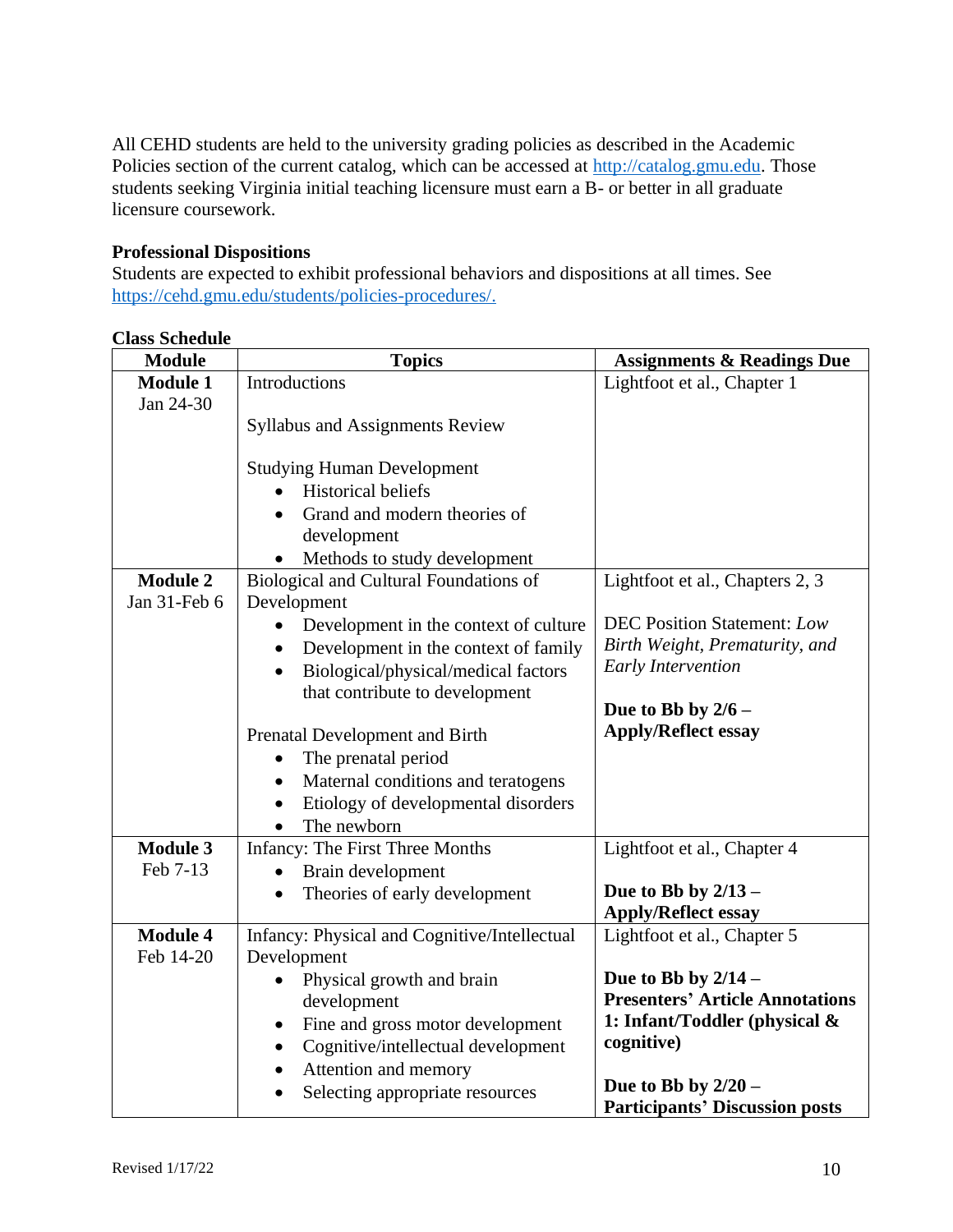| <b>Module</b>                | <b>Topics</b>                                                                                                                                                                                                                                                                     | <b>Assignments &amp; Readings Due</b>                                                                                                                                                                                                                                                                                                                   |
|------------------------------|-----------------------------------------------------------------------------------------------------------------------------------------------------------------------------------------------------------------------------------------------------------------------------------|---------------------------------------------------------------------------------------------------------------------------------------------------------------------------------------------------------------------------------------------------------------------------------------------------------------------------------------------------------|
|                              |                                                                                                                                                                                                                                                                                   | Due to Bb $2/20$ – Considering<br><b>Developmental Theories</b>                                                                                                                                                                                                                                                                                         |
| <b>Module 5</b><br>Feb 21-27 | <b>Infancy: Social and Emotional Development</b><br>Infant emotions<br>Relationships<br>$\bullet$<br>Communication<br>Guide learning experiences                                                                                                                                  | Lightfoot et al., Chapter 6<br>Due to Bb by $2/21 -$<br><b>Presenters' Article Annotations</b><br>1: Infant/Toddler (social-<br>emotional & linguistic)<br>Due to Bb by $2/27 -$<br><b>Participants' Discussion posts</b><br>Due to Bb by $2/27 -$<br><b>Apply/Reflect essay</b>                                                                        |
| Module 6                     | Early Childhood: Speech and Language                                                                                                                                                                                                                                              | Lightfoot et al., Chapter 7                                                                                                                                                                                                                                                                                                                             |
| Feb 28-Mar 6                 | Acquisition                                                                                                                                                                                                                                                                       |                                                                                                                                                                                                                                                                                                                                                         |
|                              | Phonological, semantic, grammar,<br>$\bullet$<br>and pragmatic development<br>Theories of language acquisition                                                                                                                                                                    | <b>Due to Bb</b> $(3/6)$ –<br><b>Developmental Milestones:</b><br><b>Infant/Toddlers</b>                                                                                                                                                                                                                                                                |
| <b>Module 7</b>              | Early Childhood: Physical and                                                                                                                                                                                                                                                     | Lightfoot et al., Chapter 8                                                                                                                                                                                                                                                                                                                             |
| Mar 7-13                     | Cognitive/Intellectual Development<br>Theories of development<br>$\bullet$<br>Physical growth and health<br>$\bullet$<br>Fine and gross motor development<br>Cognitive/intellectual development,<br>including students with<br>disabilities/disorders and those who<br>are gifted | <b>NAGC Position Statement:</b><br>Redefining Giftedness for a New<br>Century: Shifting the Paradigm<br>Due to Bb by $3/7$ –<br><b>Presenters' Article Annotations</b><br>2: Preschool/Early Childhood<br>(physical & cognitive)<br>Due to Bb by $3/13$ –<br><b>Participants' Discussion posts</b><br>Due to Bb by 3/13 -<br><b>Apply/Reflect essay</b> |
| <b>Mar 14-20</b>             | Spring Recess - No class                                                                                                                                                                                                                                                          |                                                                                                                                                                                                                                                                                                                                                         |
| <b>Module 8</b><br>Mar 21-27 | Early Childhood: Social and Emotional<br>Development<br>Identity and moral development<br>Developmentally appropriate<br>$\bullet$<br>expectations for self-regulation and<br>behavior<br>Nurturing social and emotional<br>$\bullet$<br>development, including children with     | Lightfoot et al., Chapter 9<br><b>NAGC Position Statement:</b><br><b>Nurturing Social and Emotional</b><br>Development of Gifted Children<br>Due to Bb by 3/21 – Presenters'<br><b>Article Annotation 2:</b>                                                                                                                                            |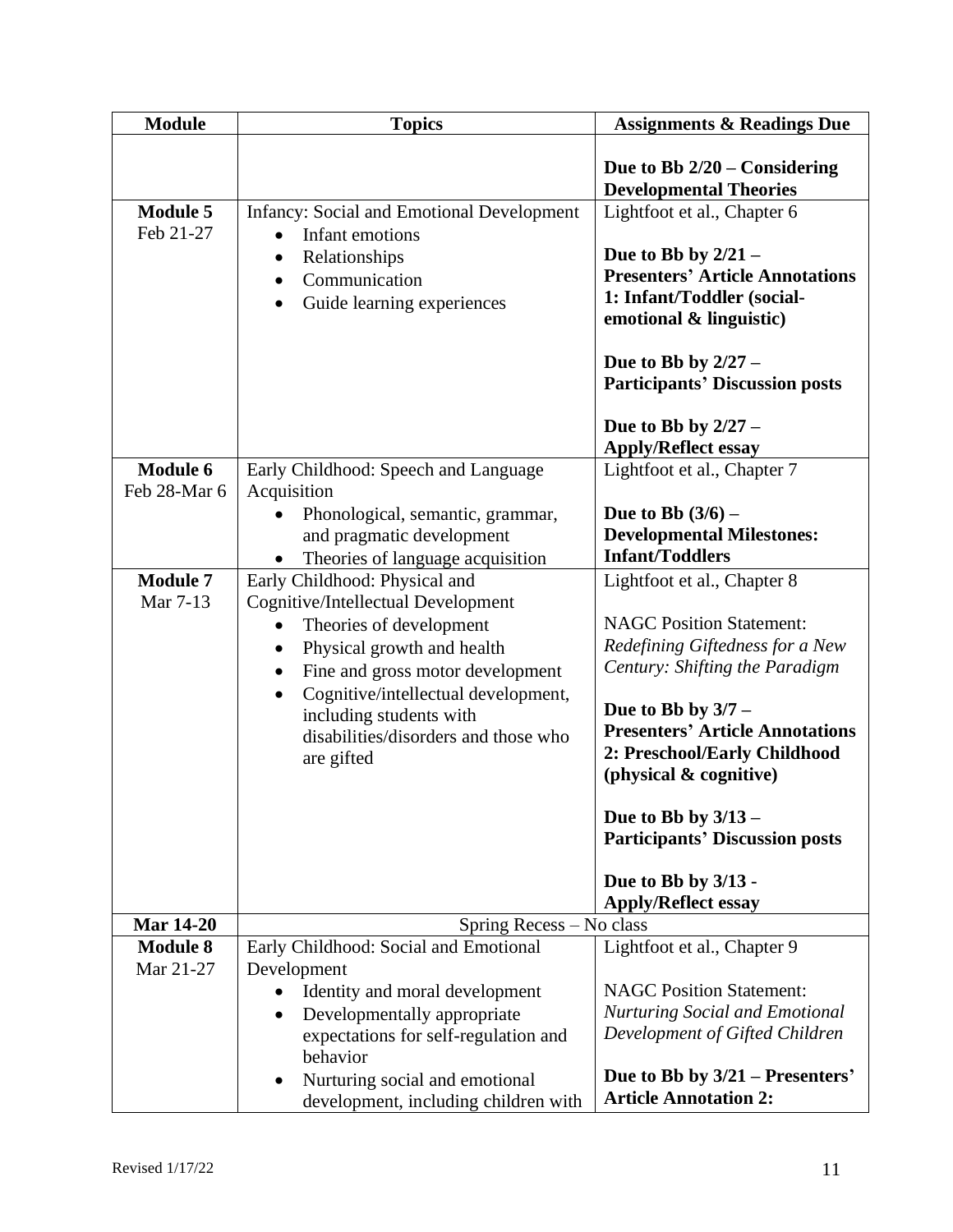| <b>Module</b>    | <b>Topics</b>                                                                   | <b>Assignments &amp; Readings Due</b> |
|------------------|---------------------------------------------------------------------------------|---------------------------------------|
|                  | disabilities/disorders and those who                                            | <b>Preschool/Early Childhood</b>      |
|                  | are gifted                                                                      | (social-emotional & linguistic)       |
|                  |                                                                                 |                                       |
|                  |                                                                                 | Due to Bb by $3/27 -$                 |
|                  |                                                                                 | <b>Participants' Discussion posts</b> |
| <b>Module 9</b>  | Applying Development to Learning                                                | <b>NAEYC Position Statement:</b>      |
| Mar 28-Apr 3     | Experiences                                                                     | Developmentally Appropriate           |
|                  | Meeting the needs of culturally,                                                | Practice in Early Childhood           |
|                  | linguistically, and socioeconomically                                           | Programs Serving Children From        |
|                  | diverse and ability-diverse children<br>and their families                      | Birth Through Age 8                   |
|                  | $\bullet$                                                                       | Due to Bb $(4/3)$ –                   |
|                  | Selecting culturally and linguistically<br>appropriate resources                | <b>Developmental Milestones:</b>      |
|                  | Guiding learning experiences and<br>$\bullet$                                   | <b>Preschool/Early Childhood</b>      |
|                  | making them meaningful to students,                                             |                                       |
|                  | including students with                                                         | Due to Bb $(4/3)$ – Gifted            |
|                  | developmental disabilities/disorders                                            | <b>Students Assignment</b>            |
|                  | and those who are gifted                                                        |                                       |
| <b>Module 10</b> | Family, Cultural, and Community Contexts                                        | Lightfoot et al., Chapter 10          |
| Apr 4-10         | of Development                                                                  |                                       |
|                  | Parenting and development                                                       | Due to Bb by $4/10 -$                 |
|                  | Communities and culture influence                                               | <b>Apply/Reflect essay</b>            |
|                  | on development                                                                  |                                       |
|                  | The role of media on early                                                      |                                       |
|                  | development                                                                     |                                       |
|                  | Intersectionality and social identity<br>$\bullet$                              |                                       |
|                  | Structural racism                                                               |                                       |
| <b>Module 11</b> | Middle Childhood: School as a Context for                                       | Lightfoot et al., Chapter 12          |
| Apr 11-17        | Development                                                                     |                                       |
|                  | School readiness                                                                | Due to Bb by $4/17 -$                 |
|                  |                                                                                 | <b>Apply/Reflect essay</b>            |
|                  | Addressing developmental                                                        |                                       |
|                  | disabilities/disorders, giftedness, and<br>developmental differences in schools |                                       |
| <b>Module 12</b> | Middle Childhood: Physical and                                                  | Lightfoot et al., Chapter 11          |
| Apr 18-24        | Cognitive/Intellectual Development                                              | <b>NAGC Position Statement:</b>       |
|                  | Theories of development                                                         | Identifying and Serving               |
|                  | Individual differences, including<br>$\bullet$                                  | Culturally and Linguistically         |
|                  | disabilities/disorders and giftedness                                           | Diverse Gifted Students               |
|                  | Using multiple criteria to identify                                             |                                       |
|                  | gifted students, including measuring                                            | Due to Bb by 4/18 – Presenters'       |
|                  | IQ                                                                              | <b>Article Annotations 3: Early</b>   |
|                  |                                                                                 | <b>Elementary/Middle Childhood</b>    |
|                  |                                                                                 | (physical & cognitive)                |
|                  |                                                                                 |                                       |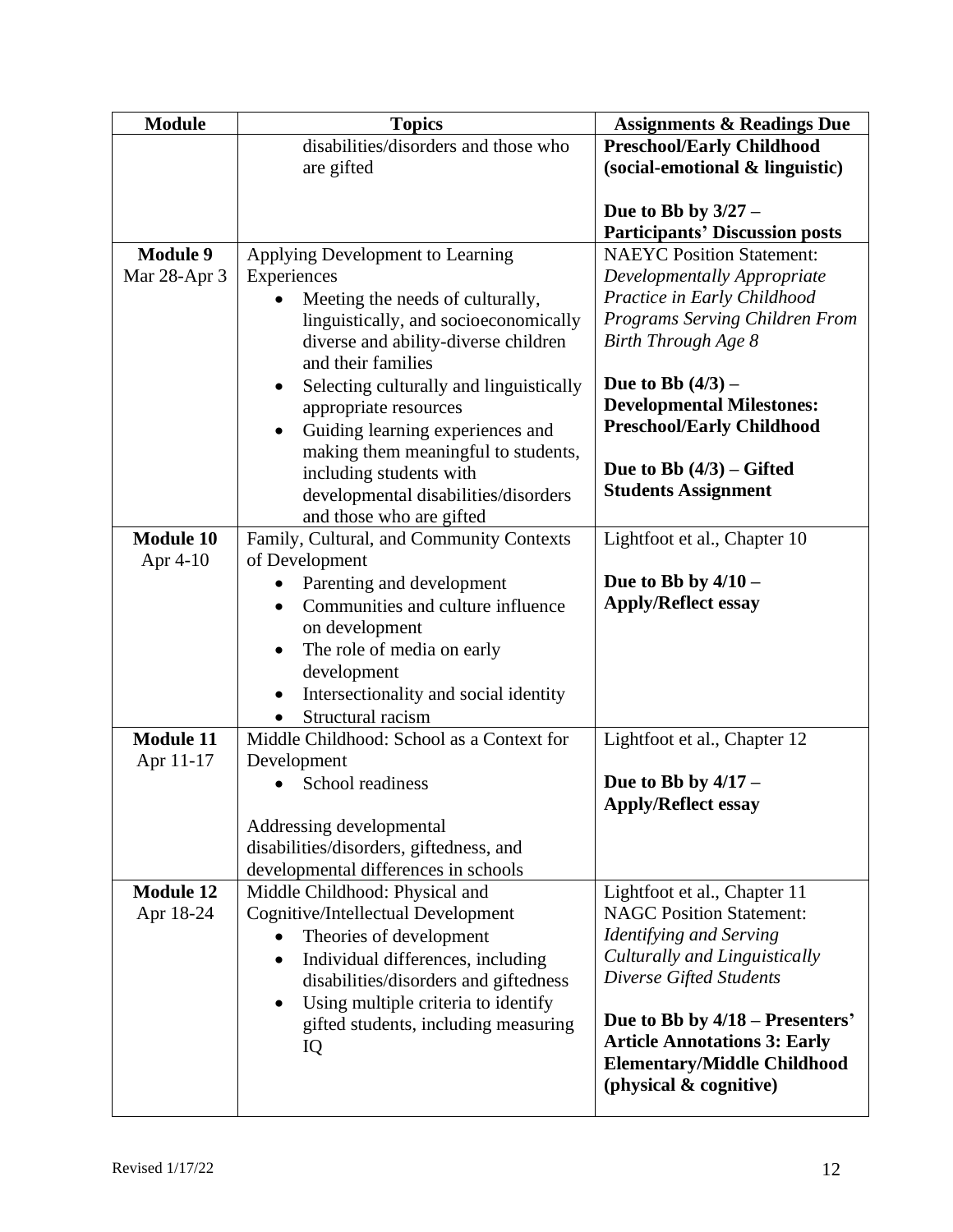| <b>Module</b>    | <b>Topics</b>                                             | <b>Assignments &amp; Readings Due</b>                                                              |
|------------------|-----------------------------------------------------------|----------------------------------------------------------------------------------------------------|
|                  |                                                           | Due to Bb by $4/24$ –                                                                              |
|                  |                                                           | <b>Participants' Discussion posts</b>                                                              |
|                  |                                                           | Due to Bb $(4/24)$ – Multiple<br><b>Influences on Young Children's</b><br><b>Development Paper</b> |
| <b>Module 13</b> | Middle Childhood: Social & Emotional                      | Lightfoot et al., Chapter 13                                                                       |
| Apr 25-May 1     | Development<br>$\bullet$                                  | Due to Bb by $4/25$ –                                                                              |
|                  | Theories of development<br>Moral development<br>$\bullet$ | <b>Presenters' Article Annotations</b>                                                             |
|                  | Parental and peer influence<br>$\bullet$                  | 3: Early Elementary/Middle                                                                         |
|                  |                                                           | Childhood (social-emotional &                                                                      |
|                  |                                                           | linguistic)                                                                                        |
|                  |                                                           | Due to Bb by $5/1$ –<br><b>Participants' Discussion posts</b>                                      |
|                  |                                                           | Due to Bb by $5/1$ –<br><b>Apply/Reflect essay</b>                                                 |
| <b>Module 14</b> | Adolescence: Physical and                                 | Lightfoot et al., Chapters 14, 15                                                                  |
| May $2-8$        | Cognitive/Intellectual Development                        |                                                                                                    |
|                  | Theories of development                                   | Due to Bb by $5/8$ -                                                                               |
|                  | Puberty and physical development<br>$\bullet$             | <b>Developmental Milestones:</b><br><b>Early Elementary/Middle</b>                                 |
|                  | Moral development                                         | <b>Childhood</b>                                                                                   |
|                  | Adolescence: Social and Emotional                         |                                                                                                    |
|                  | Development                                               | Due to Bb $(5/8)$ – Adolescent                                                                     |
|                  | Regulating emotions<br>$\bullet$                          | <b>Development Assignment</b>                                                                      |
|                  | Parent and peer relationships<br>$\bullet$                |                                                                                                    |
|                  | Identity<br>$\bullet$                                     |                                                                                                    |
| <b>Module 15</b> | Reading days and finals week - No class                   | Due to Bb $(5/15)$ – Case Study                                                                    |
| May 9-15         |                                                           | <b>Analysis</b>                                                                                    |
|                  |                                                           | Last day to submit late                                                                            |
|                  |                                                           | assignments                                                                                        |

Note: Faculty reserves the right to alter the schedule as necessary, with notification to students.

# **Core Values Commitment**

The College of Education and Human Development is committed to collaboration, ethical leadership, innovation, research-based practice, and social justice. Students are expected to adhere to these principles: [http://cehd.gmu.edu/values/.](http://cehd.gmu.edu/values/)